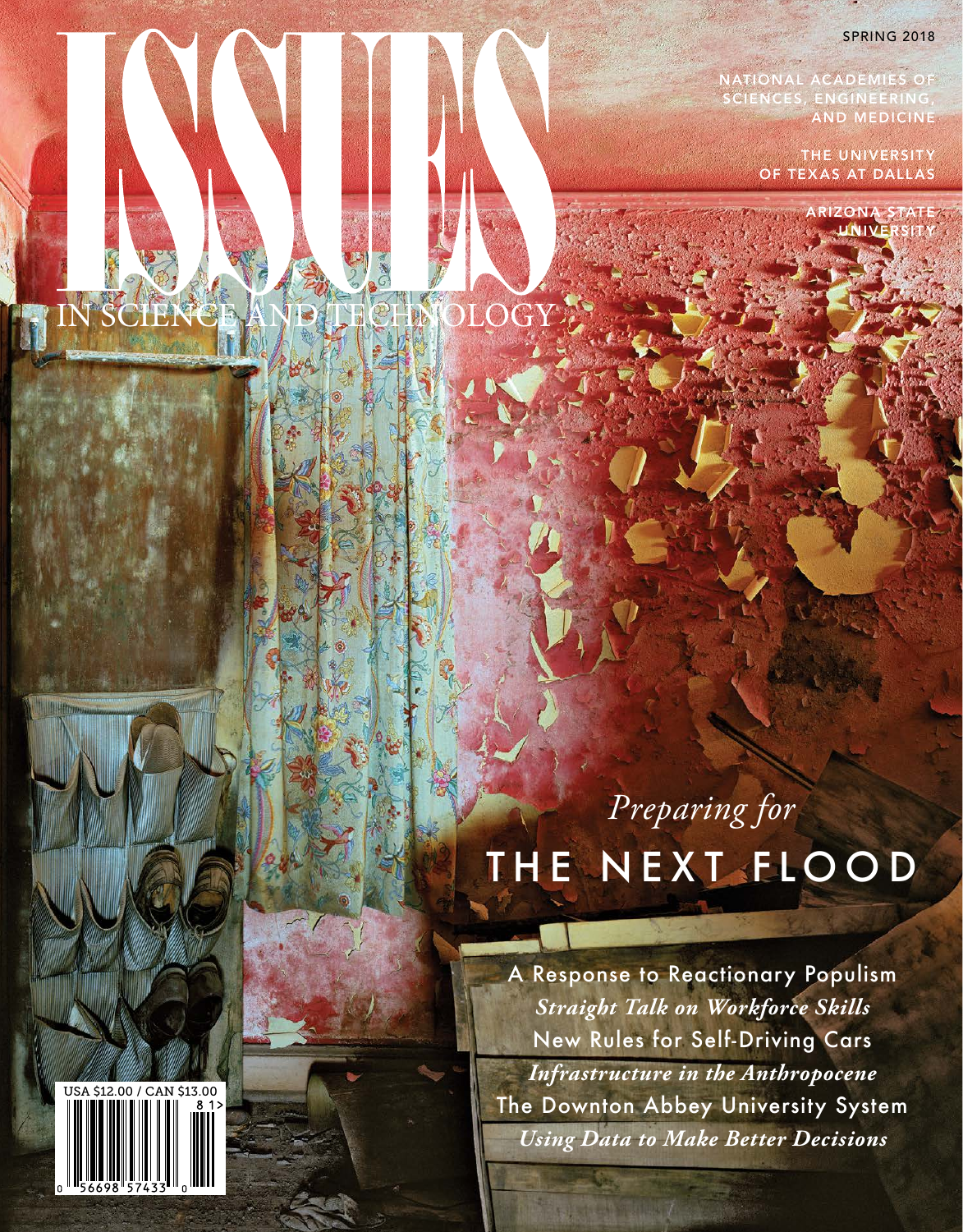### **STEPHANIE WYKSTRA**

# **What is "Fair"?** Philosopher's Corner:

### Algorithms in Criminal Justice

On rare occasions, new technologies open up straightforward routes to a better world. But on many other occasions, the mirage of a simple path forward fades quickly. In the case of social policy algorithms, the promise was that systems from hiring to criminal justice can be improved through "objective" mathematical predictions. Today, however, communities of scholars and practitioners are calling for a closer look before we leap.

A "Governing Algorithms" conference at the University of California, Berkeley, a few years ago explored the "recent rise of algorithms as an object of interest in scholarship, policy, and practice." A group called Fairness, Accountability, and Transparency in Machine Learning (FAT-ML) formed soon after and now holds meetings each year. And New York University recently established the AI Now Institute, with scholars dedicated to investigating the "social implications of artificial intelligence." These conferences and communities aim to bring together researchers and practitioners to think through the use of algorithms in society. A common theme is the concern that predictive algorithms, far from leaving bias in the past, carry both the risk of bias and increased threats of unaccountability and opacity.

Take the use of algorithms in the criminal justice system. Although algorithms have been used in some form in criminal justice decision-making since the 1920s, they are gaining wider use in areas such as pretrial decision-making. The algorithmic tools take in a variety of inputs, ranging from just a few variables to over a hundred, and assign defendants a risk score based on probability of rearrest, failure to appear in court, or both. The score is then often shown to judges, who may choose to release defendants with low risk scores on their own recognizance or under some form of limited supervision. The others are held in jail or assigned bail (which often means

remaining in jail because they lack the money to pay bail). For some criminal justice reformers, the hope is that the use of the tools will help to reduce jail populations. And in some places, including New Jersey, the jail population has decreased after adopting pretrial risk assessment algorithms such as the Arnold Foundation's Public Safety Assessment (PSA) and abandoning use of bail. But there has also been criticism of the PSA and other algorithms.

#### The ethics shaping the algorithm

In 2016, journalists at ProPublica criticized as unfair the risk assessment tool called COMPAS, developed by the company Northpointe (later renamed Equivant). Afer analyzing data they obtained from a jurisdiction in Florida that uses the algorithm, the reporters concluded that the algorithm is racially biased. They found that among defendants who are not rearrested within two years, 45% of those who are black—compared with 24% of the whites—had been assigned high risk scores. Yet when Northpointe responded to the critique, they pointed to a diferent statistic, supporting a diferent sort of fairness: within each risk category, black and white defendants had the same rearrest rate.

Could the algorithm have satisfed both conditions of fairness? A number of academic researchers have argued otherwise, purely on mathematical grounds. The reason is that there are different base rates of rearrest among the racial subgroups. Because the groups are diferent in that regard, achieving one kind of fairness automatically means that the other will not be achieved. To return to Northpointe's kind of fairness: when a judge sees a particular risk score, he or she can infer that this indicates the same chance of rearrest, regardless of the race of the person given the score. That is, arguably, a kind of fairness.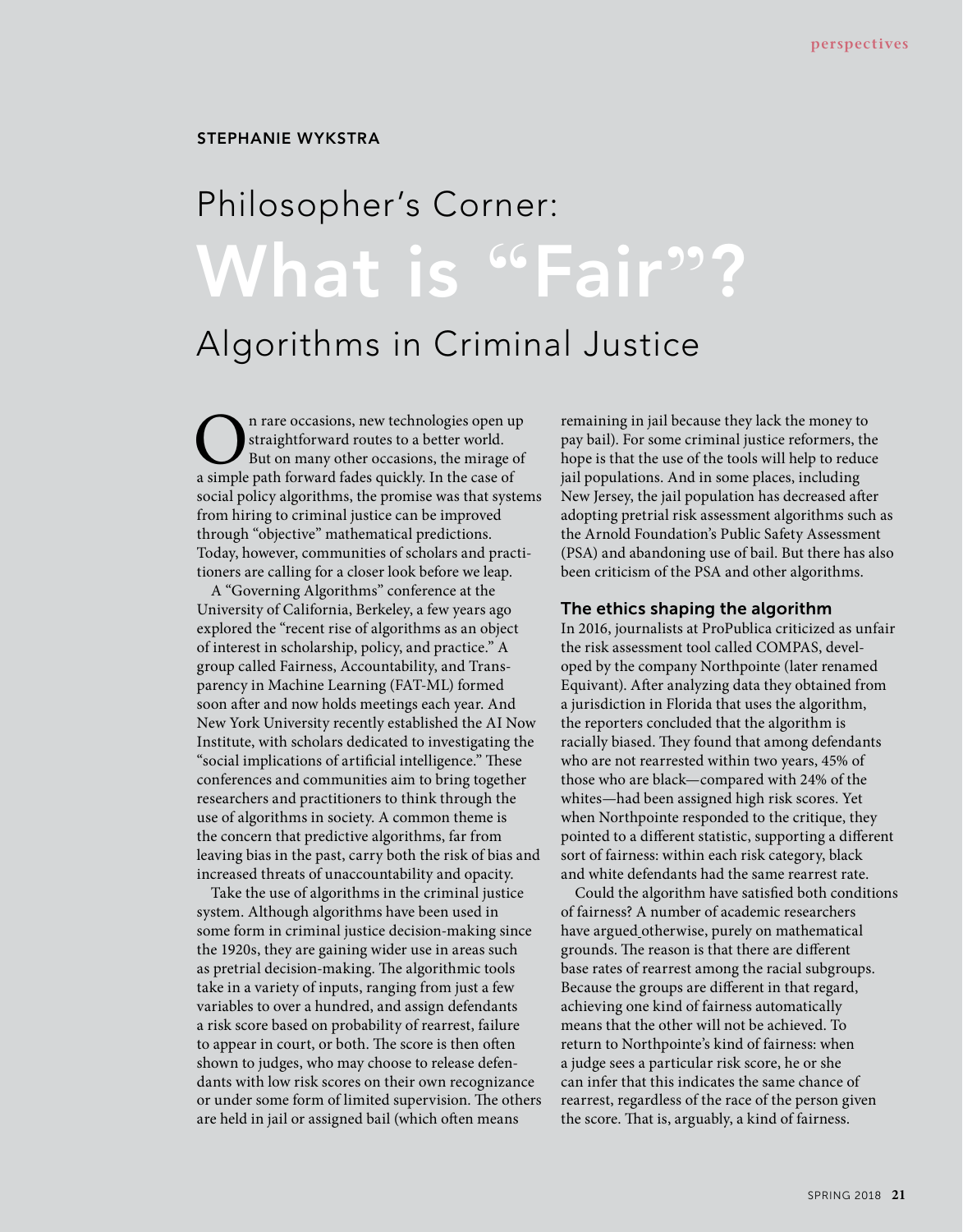But achieving this kind of fairness creates another kind of unfairness. Because black defendants are arrested at higher rates, and because criminal history is a signifcant input into risk-assessment tools, a greater percentage are assigned high risk scores than white defendants. This affects other metrics, including the percentage of those who are not rearrested and yet are deemed high risk, which was the bias that ProPublica pointed out. Since being deemed higher risk makes it more likely that someone will end up in jail, this means there is a disparate impact for black defendants.

However, remedying the kind of unfairness that ProPublica points to has its own problems. It involves a trade-off with the first kind of fairness (i.e., risk scores that mean the same risk of rearrest, regardless of race). Afer exploring the trade-of between these

### **There's a key question of how much to prioritize safety risks over harming people and their families through incarceration.**

two kinds of unfairness, a team of Stanford University researchers wrote in the *Washington Post*, "Imagine that…we systematically assigned whites higher risk scores than equally risky black defendants with the goal of mitigating ProPublica's criticism. We would consider that a violation of the fundamental tenet of equal treatment." In other words: it is a difficult and open question whether it would be ethical or constitutional to design an algorithm that treats people diferently on the basis of race, in order to achieve the kind of fairness to which ProPublica points.

Richard Berk, a statistician at the University of Pennsylvania who has developed criminal justice algorithms, emphasizes the trade-ofs involved in their design. In a paper on fairness in assessment algorithms, Berk and coauthors write, "These are matters of values and law... They are not matters of science." They discuss kinds of fairness and note that increasing one kind of fairness can often involve decreasing other kinds of fairness, as well as reducing the predictive accuracy. They argue that it is mathematically impossible to achieve what they call "total fairness" in one algorithm.

The authors conclude that "it will fall to stakeholders—not criminologists, not statisticians, and not computer scientists—to determine the tradeofs."

Arvind Narayanan, a computer scientist at Princeton University, added in a recent talk that input from philosophers is needed. There is something incoherent, he said, in laying out technical defnitions of fairness without bringing to bear the long history of work on justice and fairness in ethics. "It would be really helpful," he suggested, "to have scholars from philosophy talk about these trade-ofs [in algorithms] and give us guidelines about how to go about resolving them."

Another signifcant normative challenge occurs when decisions are made about which variables (or "features") are included as inputs in the model. Although no algorithm includes race itself an input, some include features that are highly correlated with race and socioeconomic status. Including these variables will run the risk of increasing the disparities in how diferent communities are treated. By being more likely to deem people as high risk, for instance, they may increase their rate of being held in jail. And there is strong evidence that people who are held in jail as they await court hearings plead guilty at considerably higher rates than do people who are released. The resulting conviction would then serve as an additional data point held against them the next time they are arrested, leading to a vicious circle. To add to that, a criminal record can severely limit housing and job opportunities. Human Rights Watch has expressed this concern and has also pointed out that the use of algorithms does not guarantee a reduction in jail populations.

A third consideration in algorithm design involves weighing the trade-off between the harm done when someone is released and commits a crime and the harm done by holding in jail people who would not have committed any crime if released. In other words, there's a key question of how much to prioritize safety risks over harming people and their families through incarceration.

Finally, a fourth consideration, discussed by legal scholars such as Megan Stevenson and Sandra Mayson, is the question of which outcomes to try to predict. Many tools predict rearrest for any ofense, including for low-level crimes and drug ofenses. Focusing on the outcome of rearrest for a violent charge might make more sense, scholars suggest, if the primary concern is violent crime.

Connected to all of the normative questions is an (applied) epistemological one: How can we know what decisions were made in designing the algorithms?